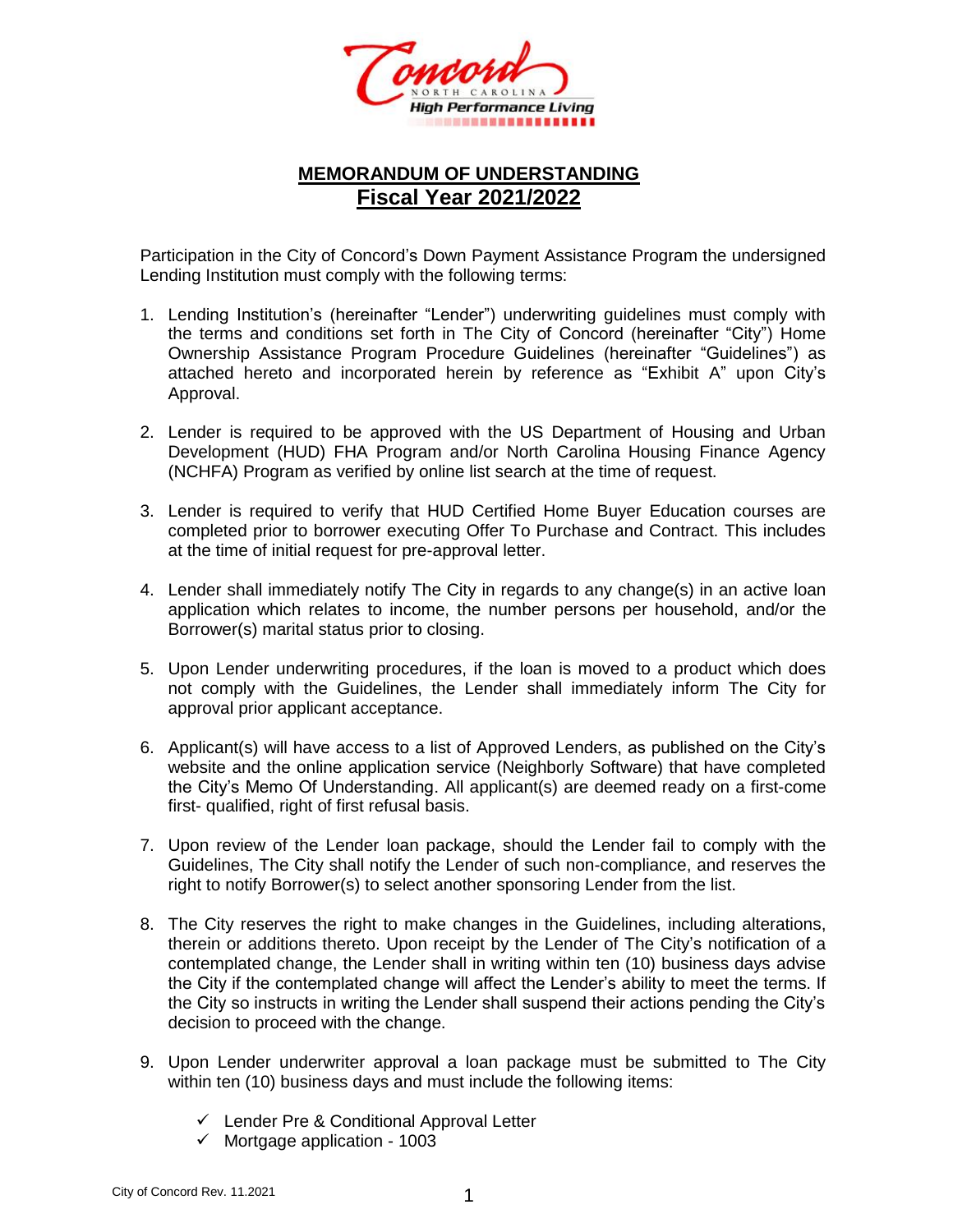- ✓ Good Faith Estimate or Loan Estimate
- $\checkmark$  Property appraisal (including photographs)
- $\checkmark$  Lender Approval letter
- ✓ Underwriting Guidelines Approval Report
- $\checkmark$  Closing date and time (approximate)
- $\checkmark$  Closing Agent or Title company including wire instructions
- ✓ Mortgagee clause
- $\checkmark$  Proof of hazard, flood, and windstorm insurance (if applicable) with City Listed
- $\checkmark$  City of Concord must be listed as the second (2<sup>nd</sup>) mortgage holder
- 10. The City requires a minimum of 45 business days to process Down Payment Assistance funds from the initial receipt of application either by date and time stamp or date submitted through the online system. In addition, City also requires a minimum of 5 business days to obtain funds to close from the day the loan Borrower(s) signs the Down Payment Assistance Program Income Certification, Inspection Agreement, HOME Agreement required mortgage documents and final commitment is executed by the Community Development Manager.
- 11. All documents listed within the Closing Agent Instruction Letter must be received within 15 business day after final closing. Failure to comply with this request will place the lender on a one-year probation and will be taken off the approved lender list.
- 12. The City will adopt and require as a recommended strategy in the One Year Action plan and further identified in the current Analysis of Impediments report, the Fair Housing Action Plan for Fair and Equal Lending Disparities, to require all partnering lending institutions to submit to The City a copy of their annual Home Mortgage Disclosure Act (HMDA) Report that compares FHA and sub-prime loan decisions sorted by race/ethnicity in order to participate in all City Housing programs.

The parties hereto have made and executed this Memorandum of Understanding on the respective dates below. The Lender signature and submission of to The City's Department of Planning and Neighborhood Development hereby indicates the Lender commitment to comply with terms and conditions contained herein. Lender shall be considered a Partnering Lender to The City's Department of Planning and Neighborhood Development Down Payment Assistance Program.

AS TO LENDING INSTITUTION:

\_\_\_\_\_\_\_\_\_\_\_\_\_\_\_\_\_\_\_\_\_\_\_\_\_\_\_\_\_\_\_\_\_\_\_ Name of Lender

\_\_\_\_\_\_\_\_\_\_\_\_\_\_\_\_\_\_\_\_\_\_\_\_\_\_\_\_\_\_\_\_\_\_\_ \_\_\_\_\_\_\_\_\_\_\_\_\_\_\_ Signature of Authorized Representative **Date** Date

\_\_\_\_\_\_\_\_\_\_\_\_\_\_\_\_\_\_\_\_\_\_\_\_\_\_\_\_\_\_\_\_\_\_\_\_

**Title** 

AS TO THE CITY OF Concord:

Mary Powell-Carr, National According to the Date of the Date Community Development Manager

 $\overline{\phantom{a}}$  ,  $\overline{\phantom{a}}$  ,  $\overline{\phantom{a}}$  ,  $\overline{\phantom{a}}$  ,  $\overline{\phantom{a}}$  ,  $\overline{\phantom{a}}$  ,  $\overline{\phantom{a}}$  ,  $\overline{\phantom{a}}$  ,  $\overline{\phantom{a}}$  ,  $\overline{\phantom{a}}$  ,  $\overline{\phantom{a}}$  ,  $\overline{\phantom{a}}$  ,  $\overline{\phantom{a}}$  ,  $\overline{\phantom{a}}$  ,  $\overline{\phantom{a}}$  ,  $\overline{\phantom{a}}$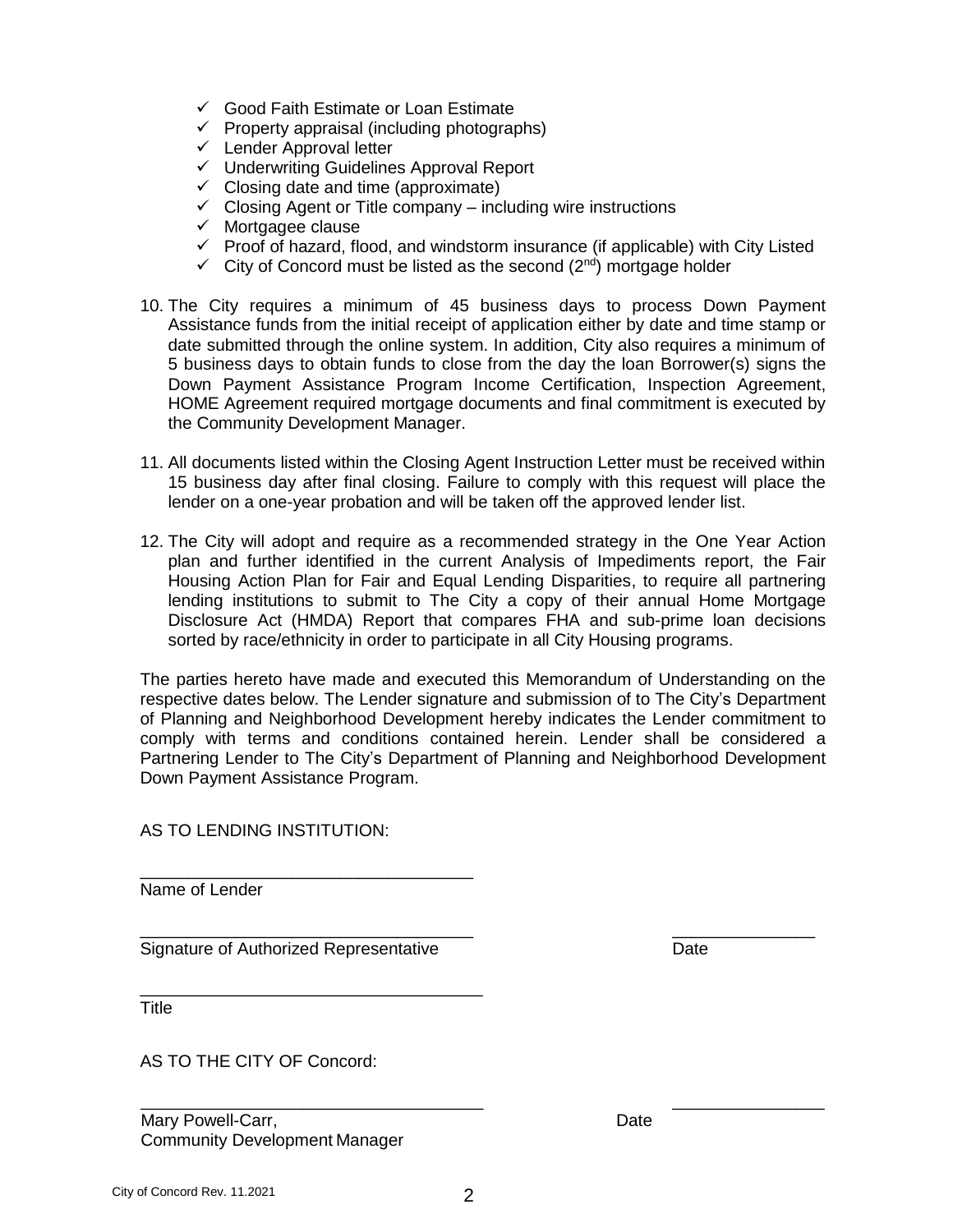

## **EXHIBIT "A"**

## **DOWN PAYMENT ASSISTANCE PROGRAM 2021/2022 PROCEDURE GUIDELINES**

- 1. The City of Concord's Loan is a 0% deferred second mortgage, subordinate to the Lender's first mortgage position (unless additional government subsidy requires a second position). Loan balance and affordability period will satisfy at a rate of 20% per year for 5 years. If additional subsidy has been secured and is needed to approve the loan which requires a position higher than the City of Concord's lien, the Lender must notify the City of Concord prior to closing.
- 2. The City of Concord provides subsidy based on a calculation of need up to the following maximum limits; for existing and new construction single family properties, approved Borrower(s) with income that falls at or below 80% of the Charlotte-Concord-Gastonia, NC SC HUD Metro FMR area median household income, as revised annually and verified through the income certification process by City staff, can receive a maximum of \$7,500.00 subsidy.
- 3. All commitments are subject to funding availability and is based on a "first come, first serve" basis. It is the intent of the City to expend available funds within 90 days after commitment.
- 4. The maximum FY-2020 purchase price shall not exceed \$227,000.00 and appraised value of \$238,000.00 with existing properties and for new construction the maximum purchase price of \$243,000.00 and appraised value of \$256,000.00 as established by the HOME and Housing Trust Fund Homeownership Sales Price Limits updated annually.
- 5. Borrower(s) must qualify based on their household gross monthly income and debt for a minimum loan amount of \$50,000 to be considered for the homebuyer program as identified by a pre-qualification with conditions from a City of Concord Approved Lender or a Mortgage Ready Certificate from a HUD Certified Housing Counseling Agency.
- 6. The approved Borrower(s) must contribute a minimum of \$1,000.00 towards the purchase price, of personal funds towards the purchase. Proof of Funds within an acceptable account includes; savings, CD, money markets and retirement accounts. Checking accounts are not an acceptable source of funds towards savings. Savings Clubs sources (Partner Funds) are acceptable when sufficient documentation is present (i.e., Treasurer or Banker provides bank information as it is related to funds).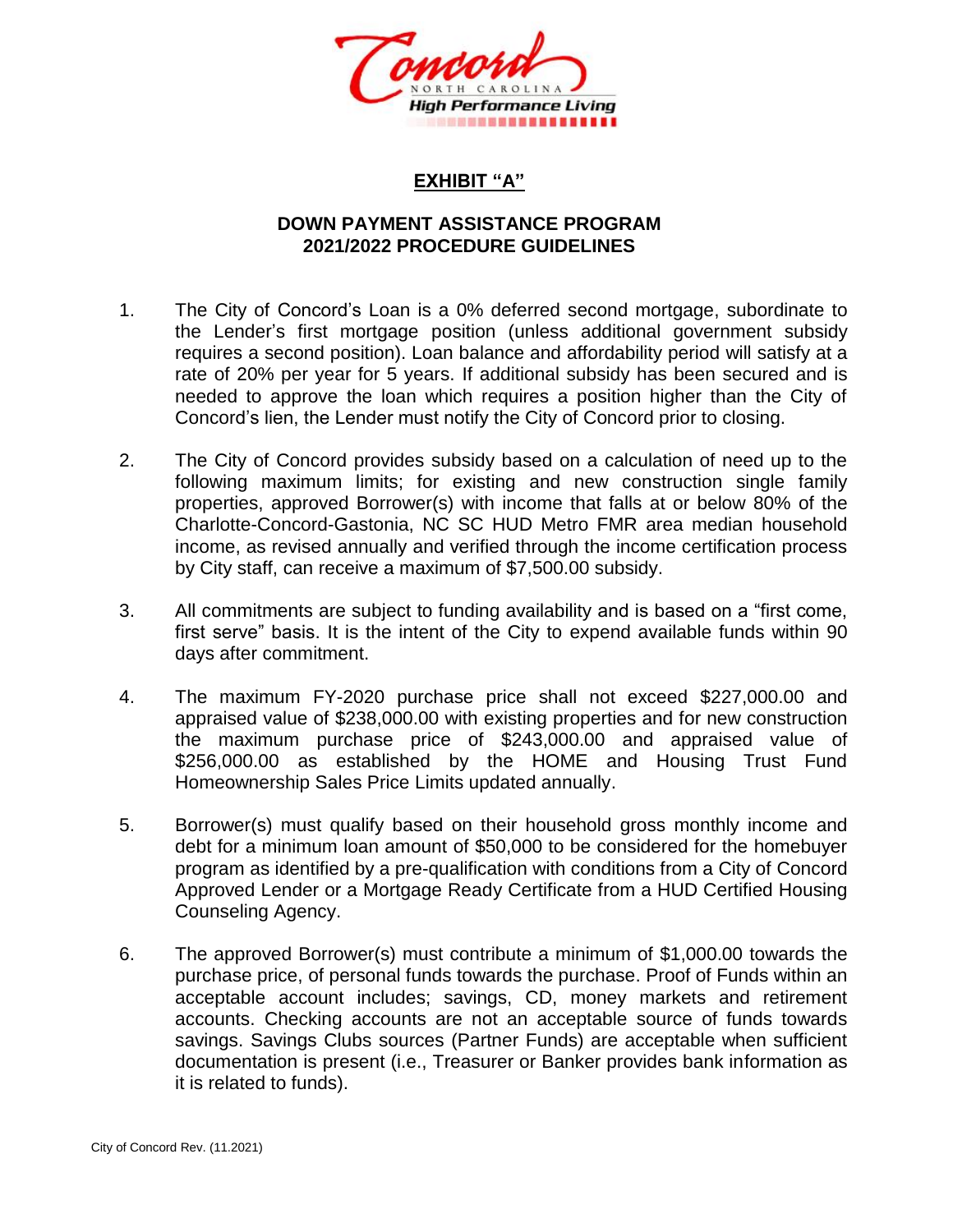- 7. Restriction: Liquid Assets Borrower(s) with liquid assets in excess of \$20,000, are not eligible for down payment assistance. IRAs, pensions, 401ks and other non-liquid retirement accounts will not be included in restricted asset calculation. Borrower(s) who have fixed income (social security, disability) as their only source(s) towards the lender's income qualifications may, upon written request be considered for exemption.
- 8. Private Lenders will lend up to 97% LTV of the purchase or appraised value, whichever is less with a CLTV of 105%.
- 9. The first mortgage shall be for a term not to exceed 30 years, fixed rates and no prepayment penalties will be assessed. Adjustable Rate mortgages are not eligible.
- 10. The first mortgage shall be at a uniform fixed interest rate and may not exceed the NCHFA published rates. Loan products that are not FHA or NCHFA restricted will be considered on a case by case basis and will need to be approved prior to loan commitment.
- 11. Loan origination fees cannot exceed 1% of the loan amount, and all loan fees should be normal and not excessive.
- 12. Total "Administrative" fees (underwriting, funding, loan processing, document preparation, loan review, etc.) may not exceed 1% of the loan amount. These fees may be identified as the origination fee, as long as the lender provides a description of the total origination fee prior to closing. At no time will the origination fee include costs for yield spread fees.
- 13. Mortgage insurance will not be charged except in limited circumstances. \* (see below)
- 14. The recommended income/debt ratios shall be 31/43. Larger ratios will be accepted using the compensating factors for borrowers (FHA guidelines) by the City of Concord, as stated on the Underwriting Approval Report. All loans which have estimated mortgage payments to include PITI that exceeds 30% of the total household income, Lender and Borrower(s) must execute an Affordable Housing Affidavit. See attached Down Payment Assistance Program Underwriting Guideline Approval Report.
- 15. Assistance will not be provided if the front-end debt ratio falls below 22% of the Borrower(s) gross monthly income.
- 16. Property hazard insurance, flood insurance, windstorm insurance (if applicable), and property taxes must be escrowed and are required for all loans in amounts sufficient to cover the Lender's interest as well as the City's interest. Preliminary insurance declaration page must be received prior to closing with the City of Concords name listed as a mortgagee.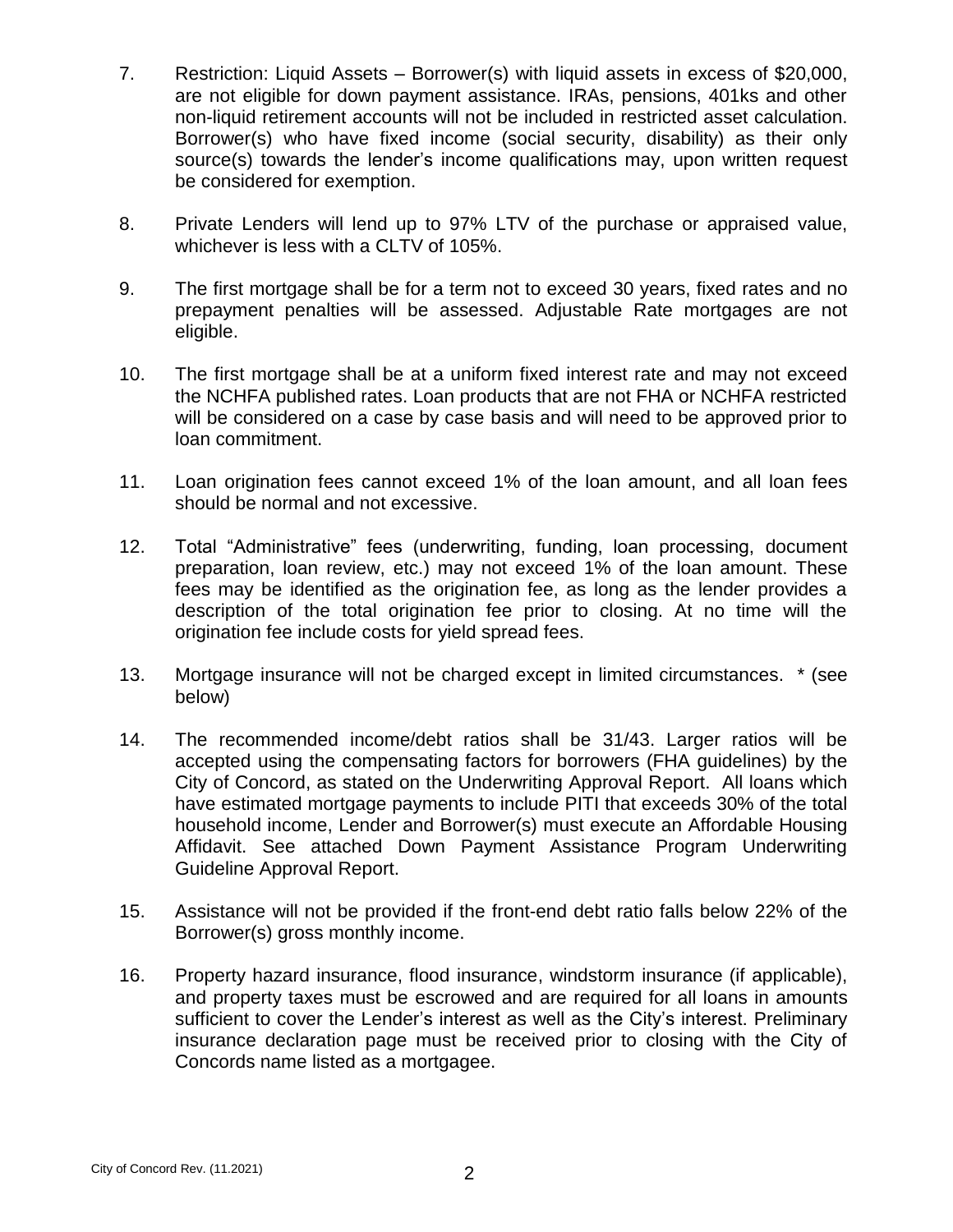- 17. Structures must pass all inspections, including but not limited the following: termite, roof (where applicable), electrical, plumbing, hot water heater, heating/cooling system, structural (where applicable), windows and doors, prior to purchase, Escrows for repairs are not permitted. A City of Concord Minimum Housing Inspection report (copy provided) will be required on all existing homes. All existing Code Enforcement violations must be complied/repaired by seller prior to closing. In the case of new construction, a certificate of occupancy must be delivered at the time of application and is issued within one year of the closing to be accepted.
- 18. Prior to completion of the due diligence period, Borrower(s) are required to purchase lead base paint inspection through a certified EPA and HUD approved lead base paint inspection report for existing properties built prior to 1978. If buyers pay the direct cost of said inspection (proof required), this may be used towards the minimum \$1,000 approved applicant's contribution requirement. The lenders lead based paint report or a seller's clearance lead based paint report are acceptable as long as the report is completed by a certified EPA and HUD approved organization.
- 19. Non-Resident Borrower(s) pending receipt of a green card are allowed as long as they have a work permit, two years of employment, two years residing in the United States, and two years of established credit. Also, Borrower(s) with political asylum (depending on the type of visa) may be eligible.
- 20. Borrower(s) should have a credit history covering a minimum of 2 years. An alternative credit history established through payments for a minimum of 1 year for rent, telephone, utilities, etc. would be acceptable if Borrower(s) has limited reported credit.
- 21. Seller concessions up to 6% of the sales price are permitted for closing costs and prepaids.
- 22. Borrower(s) must receive all of the basic services outlined in 24 CFR §214.300 (6)(b) and Items A-E to include; Housing Counseling, Discussions of Alternatives, Action Plan, Financial Analysis, Referrals. Housing Counseling must provide at least one of the following topics and is further described in the chapter indicated above; Pre-Purchasing/Home Buying, Resolving or Preventing Mortgage Delinquency or Default, Non-Delinquency Post-Purchase (including Improving Mortgage Terms and Home Improvement), Locating, Securing or Maintaining Residence in Rental Housing, Reverse Mortgage and Homeless Assistance.
	- Approved dated 8-hour HUD Certified Homebuyer workshop certificates are required prior to processing application for eligibility. All workshop certificates valid for a maximum of one year and must be within one year of the fully executed contract date. Online courses are acceptable from a HUD Certified Agency, but an additional 4-hour educational session must be completed. This may include a minimum of a 2-hour one-on-one session with a HUD Certified Counselor for Financial Analysis and